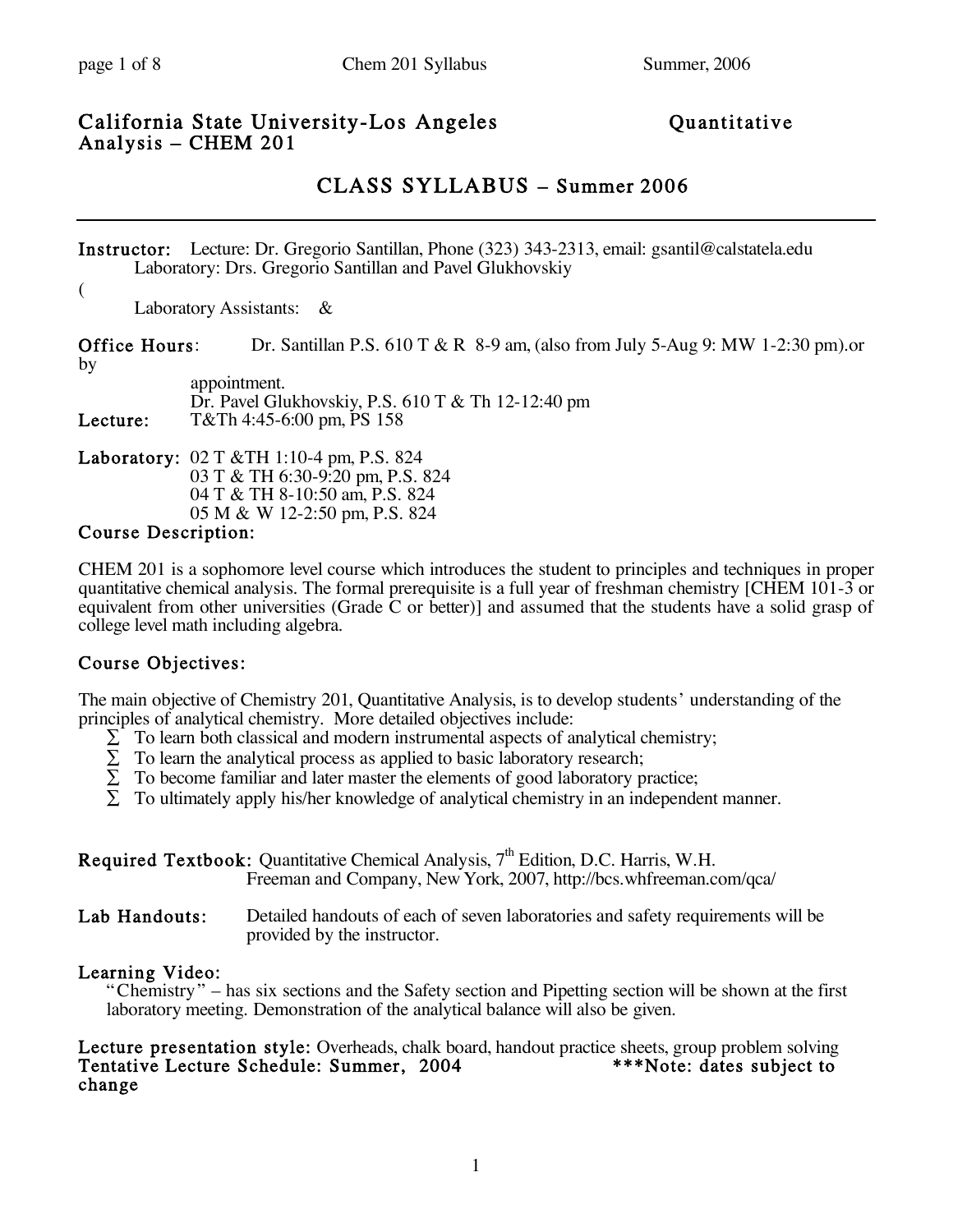page 2 of 8 Chem 201 Syllabus Summer, 2006

|                | <b>Week Dates</b>  | Subject                                                                                            | Chapter(s)               |
|----------------|--------------------|----------------------------------------------------------------------------------------------------|--------------------------|
| $\mathbf{1}$   | 6/20, 22           | Analytical process/ Basic review of concepts,<br>Solutions and their concentrations, Stoichiometry | 0, 1, 2                  |
| $\overline{2}$ | 6/27, 6/29         | <b>Experimental Error and Calibration</b>                                                          | 3, 4                     |
| 3              | (7/4 Holiday), 7/7 | Gravimetric methods of analysis                                                                    | 6, 27                    |
| $\overline{4}$ | 7/11               | Volumetric/Titrimetric analysis                                                                    | 7, 8                     |
|                | 7/13               | EXAM 1<br>(on material covered up to 7/8)                                                          |                          |
| 5              | 7/18, 7/20         | Spectrophotometry, calibration methods                                                             | 18, 19, 20.1-20.4, 21, 5 |
| 6              | 7/25, 7/27         | Acid-base equilibria & titrations                                                                  | 9, 10, 11                |
| $\tau$         | 8/1, 8/3           | 12, 16<br>Complex formation and Redox titrations                                                   |                          |
| 8              | 8/8                | EXAM 2<br>(material covered up to $8/3$ )                                                          |                          |
|                | 8/10               | Electrochemistry & potentiometry                                                                   | 14, 15                   |
| 9              | 8/15, 8/17         | Analytical Separations, Gas Chromatography 23, 24                                                  |                          |
| 10             | 8/22, 24           | HPLC, Capillary Electrophoresis                                                                    | 25, 26                   |
|                | Aug $29^{th}$      | 4:30-7 PM FINAL EXAM - comprehensive                                                               |                          |

Attendance all lecture classes is expected. Unannounced quizzes and group work are to be anticipated by all students. Absent students are responsible for all discussion and lectures they missed.

No makeup exams are given for the Midterm Exams. At the discretion of the instructor in cases of documented family emergencies and illness (with doctors excuse) only, a student may be excused. Under no circumstances will a student be excused from taking the test due to lack of preparation. In this case adjustments to the weighted average will be used.

#### Homework

Homework problems will be assigned at the beginning of each week and will be handed in at the first laboratory period the following week unless otherwise stated. Late homework: First lab -2, thereafter -1 each additional lab period. Homework should be neat and state the Homework  $#$  and the problems assigned at the top of the first page. Students should work these problems independently with all calculations clearly visible in a step by step manner on stapled paper.

HW# Date due Chapter Problems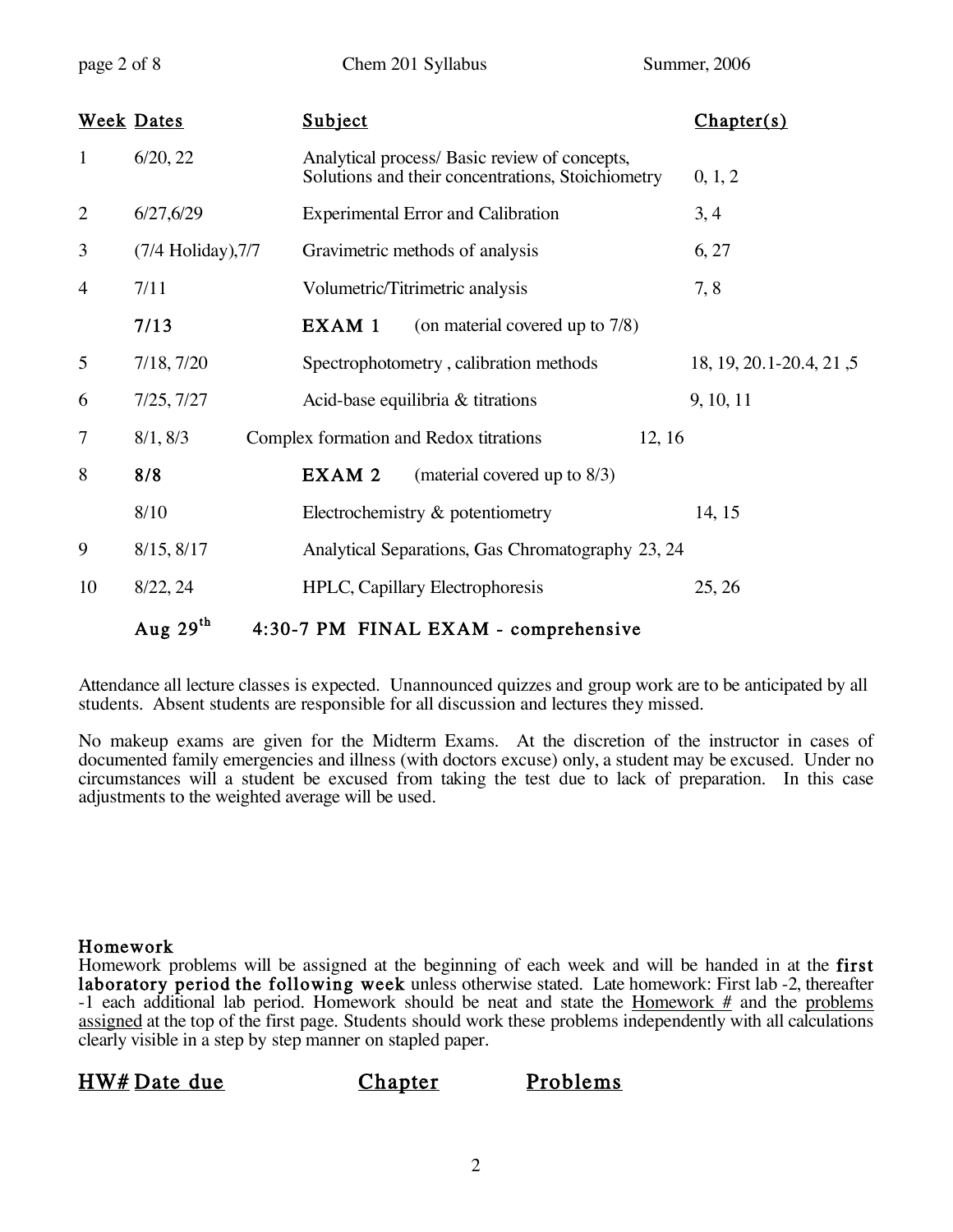| page 3 of 8    |      | Chem 201 Syllabus                                            | Summer, 2006                                                     |
|----------------|------|--------------------------------------------------------------|------------------------------------------------------------------|
| $\mathbf{1}$   | 6/27 | 1 (p. 18)<br>2(p. 37)                                        | 7, 10, 11, 13, 14, 16, 18, 21, 31<br>1, 4, 7, 14, 15, 18, 22, 24 |
| $\overline{2}$ | 7/6  | 3(p. 51)<br>4 (p. 75)                                        | 7 (a, c, d, f, g), 15, 21<br>11, 13, 14, 19                      |
| 3              | 7/11 | $27$ (p. 641)<br>6 (p. 117)                                  | 15, 17, 18, 22<br>4, 8, 16, 19                                   |
| 4              | 7/18 | 7(p.137)<br>8 (p. 155)                                       | 7, 12, 14, 27, 34, 36<br>3, 6(a), 12                             |
| 5              | 7/25 | 18 (p. 399)<br>$19$ (p. 418)<br>$5$ (p. 92)<br>21 (p. 472)   | 6, 10, 12, 16<br>1, 3<br>2, 23, 29<br>5, 14, 19, 20              |
| 6              | 8/1  | 9 (p. 178)<br>10 (p. 196)<br>11 (p. 223)                     | 8, 19, 35, 38<br>1, 5, 13, 28<br>17, 21, 47                      |
| 7              | 8/15 | 12 (p. 246)<br>16 (p. 344)                                   | 2, 7 $(a, c, f, i)$ , 32<br>2, 5, 14, 18                         |
| 8              | 8/22 | 14 (p. 294)<br>15 (p. 323)                                   | 16, 21, 25<br>3                                                  |
| 9              | 8/24 | 23 (p. 525)<br>24 (p. 553)<br>$25$ (p. 585)<br>$26$ (p. 624) | 9, 11, 13, 18<br>20<br>9<br>10                                   |

#### Laboratory work

Items required include: A scientific calculator, approved safety goggles, bound notebooks (quad-ruled composition book, bookstore), a 3.5 HD computer diskette. Students must inform their instructors in advance if a laboratory will be missed. Failure to do so may result in the student being dropped from the class. All laboratory work for this class must be performed in the quantitative analysis lab, not individual research labs. No switching laboratory sections unless approved by both instructors. For new unknowns, -5 points will be deducted. All unknown laboratory work will be graded based on overall precision and accuracy. No safety goggles, -5 points.

**Quizzes**<br>A written quiz will be given in the laboratory on the day that you are scheduled to start each unknown experiment. Quizzes will cover laboratory work assigned for the particular experiment to be completed. Typically, the quizzes test your knowledge of the chemistry involved as well as your ability to do quantitative analysis based on data given.

#### Flow Charts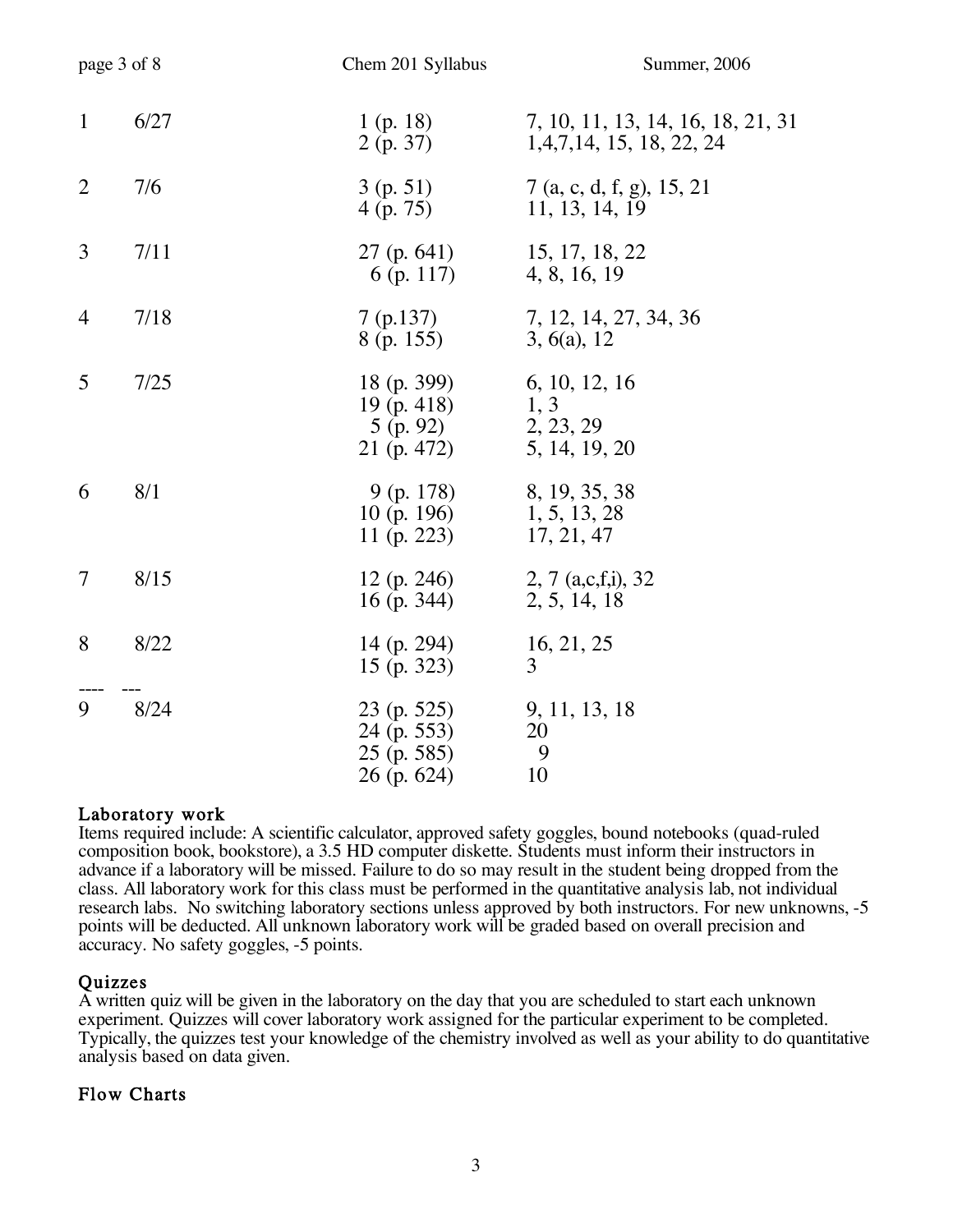A work outline (flow chart) with estimated times for each step in each experiment is required at the beginning of each lab and must be written in the left side of notebook before each new experiment (see notebook format below). Before getting unknown, students will be given an oral quiz on the information which should be in the outline.

### Laboratory Notebook Format (no spiral notebooks will be accepted)

Record all experimental work in a stiff-covered, permanently bound notebook (National, # 53-110) and use the right hand pages of the notebook for the experimental records. Flow chart must be placed on left hand pages. The first two pages of the notebook are to be saved for Table of Contents. Pages must be numbered. All data must be written directly into the notebook with a date on every data page. No pencils, "white-out" of erasable ink may be used. If an error is made, simply place a single horizontal line through mistake and enter correction. Be sure to write down important procedures in lab book before each lab. No photocopies of manual or procedures in lab book. Always have your notebook in class for spot inspection or grading. Note: Up to 5 points will be deducted for each violation of the above policies!

Each experiment record and report must include the following:

- 1. Name, section #, date, quarter
- 2. Experiment title, and objective(s)
- 3. Principles: A concise description of the chemical principles (equations included).
- 4. Data and important observations (IN INK)
- 5. Calculation methods: At least sample calculations of all calculations must be included.
- 6. Results and discussion (graphs included)

#### Note: Points will be deducted for any missing information!

Note: Any balanced equations or mathematical expressions are to be put in the "Principles" section. The penalty for not having a lab book is 10 points. Outside of book must be labeled with name (printed), Chem 201, Lab section #, time of meeting, locker #, instructors name and Quarter taken. Lab books will be graded twice during the quarter (unannounced).

### Informal Reports

Results of every unknown are to be handed in on the tear-out sheet in back of your experimental handouts at the beginning of the first period following the scheduled completion of experiments. -2 pts will be deducted for late reports on the first lab period after, and  $-1$  for each additional lab period. Reports must include averages, standard deviations and relevant graphs (Excel or other graphing programs). Informal reports should be handed in before the formal report to access unknown grades. Be sure to include all data for each determination along with calculations and experimental set-up and label all graphs appropriately.

### Formal Reports (\*\*\*see last page for detailed descriptions of sections)

Three(3) formal, typed-written reports will be handed in during the course (experiments included will be announced by lab instructor). These reports must follow the format below. These reports will be due the next lab period after turning in the informal report for that same experiment. As with homework, -2 pts will be deducted for late reports on the first lab period after, and -1 for each additional lab period. Reports must be a concise description of the experiment with all appropriate data and graphs. The format includes (in order): Formal reports will be required for the calcium (Ca) and acid-base (pH) titration experiments as well as the research project.<br>1. Cover page with title of experiment, name, date, locker # and lab section

- 
- 2. Abstract
- 3. Introduction
- 4. Experimental procedures
- 5. Results, including data and relevant graphs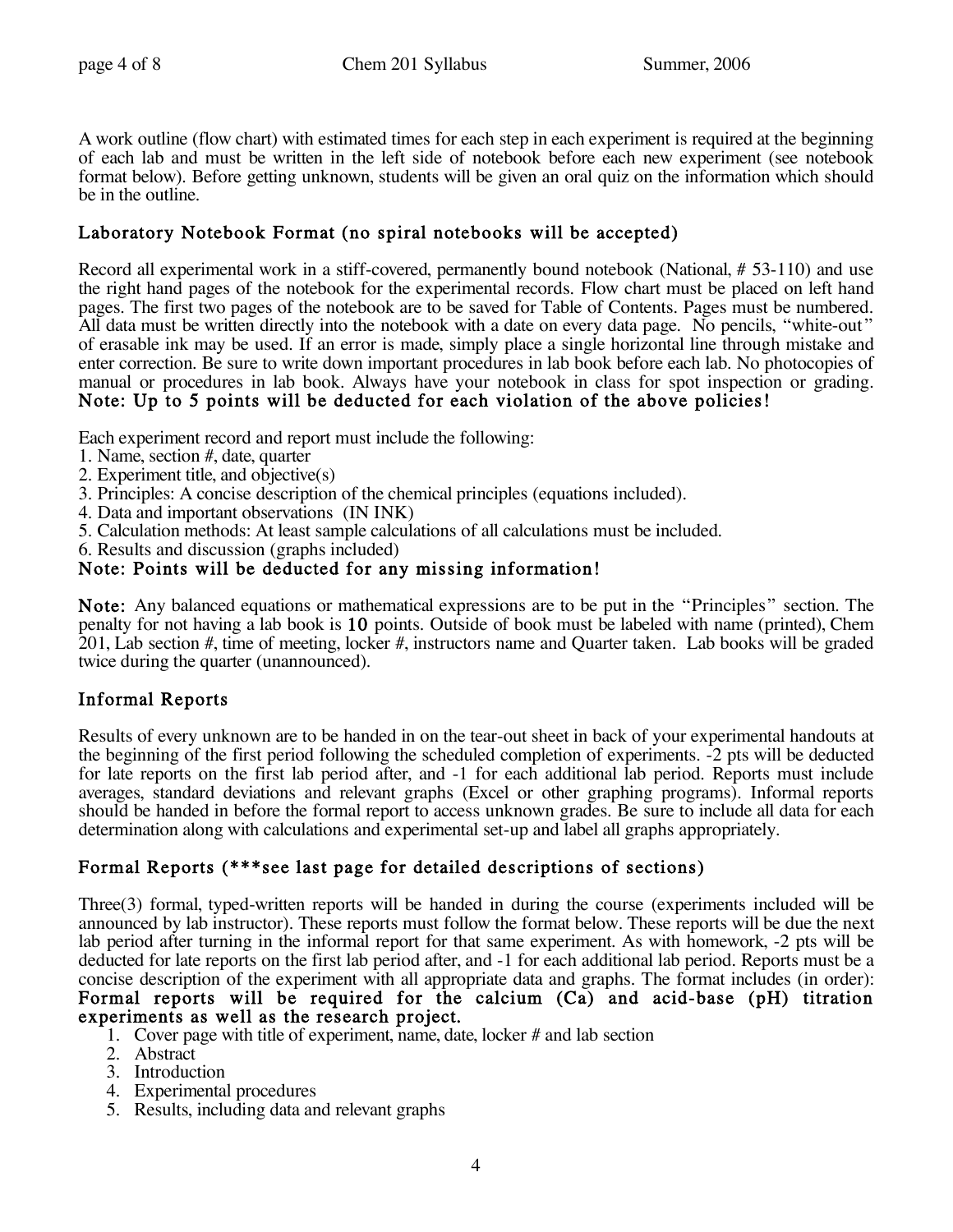- 6. Conclusion
- 7. References
- 8. Acknowledgments

### Research project

Students have a choice of research projects based on the instructors overall choice of topic. However, projects must be within the constraints of the laboratory equipment and chemicals in the laboratory. Students should give the instructor a short procedure with list of equipment and chemicals for approval (by the end of the 6<sup>th</sup> week). Topic deemed appropriate will be discussed in lecture and handout will be provided during the  $6^{\text{th}}$  week.

### Laboratory safety

The safety film you will watch on day one is vital and your attention is required. In addition, your lab instructor will show you where important safety items are located, i.e. eye wash, safety shower. Some important points to keep in mind:

- 1. Safety glasses must be worn at all times in the lab
- 2. No food or drinks in the lab
- 3. No shorts or open toed shoes allowed
- 4. Work with concentrated acids and bases in the appropriate hoods
- 5. Report any accidents to laboratory instructor or assistant
- 6. Be aware of all safety demonstrations in video
- 7. Be aware of all exits and safety equipment including eye wash and fire extinguisher.

#### Laboratory etiquette

It is essential that you consider others in the lab. Be careful with acids and hot reagents and clean up any spills that may occur. Use of the analytical balances: Do not use weighing paper and never transfer samples in the analytical balance (points will be deducted). Keep your work areas clean and. Cleaning assignments will be given by instructor each lab period. You are expected to stay focused on your experiment. Cell phone activity should be kept at a minimum and outside the lab.

|                     | $Expt$ #        |                |                |                |                |           |                |                |
|---------------------|-----------------|----------------|----------------|----------------|----------------|-----------|----------------|----------------|
|                     |                 | $\overline{2}$ | $\overline{3}$ | $\overline{4}$ | $\overline{5}$ | <u>6</u>  | $\overline{7}$ | $\overline{8}$ |
| Locker <sub>1</sub> | $\overline{Ca}$ | Mn             | Fe             | Cu (ASV)       | Ni             | AA        | pH             | Res.           |
|                     |                 |                |                |                | (Grav)         |           |                | Proj.          |
| $\overline{2}$      | $\overline{Ca}$ | Fe             | Cu             | Ni (Grav)      | AA             | pH        | Mn             | Res.           |
|                     |                 |                | (ASV)          |                |                |           |                | Proj.          |
| $\overline{3}$      | $\overline{Ca}$ | Cu (ASV)       | Ni(Grav)       | AA             | pH             | Mn        | Fe             | Res.           |
|                     |                 |                |                |                |                |           |                | Proj.          |
| $\overline{4}$      | $\overline{Ca}$ | Ni (Grav)      | AA             | pH             | Mn             | Fe        | Cu (ASV)       | Res.           |
|                     |                 |                |                |                |                |           |                | Proj.          |
| 5                   | Ca              | AA             | pH             | Mn             | Fe             | Cu (ASV)  | Ni (Grav)      | Res.           |
|                     |                 |                |                |                |                |           |                | Proj.          |
| 6                   | $\overline{Ca}$ | pH             | Mn             | Fe             | Cu             | Ni (Grav) | AA             | Res.           |
|                     |                 |                |                |                | (ASV)          |           |                | Proj.          |
| 7                   | $\overline{Ca}$ | Mn             | Fe             | Cu (ASV)       | Ni             | AA        | pH             | Res.           |
|                     |                 |                |                |                | (Grav)         |           |                | Proj.          |
| $\overline{8}$      | $\overline{Ca}$ | Fe             | Cu             | Ni (Grav)      | AA             | pH        | Mn             | Res.           |
|                     |                 |                | (ASV)          |                |                |           |                | Proj.          |
| $\overline{9}$      | $\overline{Ca}$ | Cu (ASV)       | Ni(Grav)       | AA             | pH             | Mn        | Fe             | Res.           |
|                     |                 |                |                |                |                |           |                | Proj.          |
| 10                  | Ca              | Ni(Grav)       | AA             | pH             | Mn             | Fe        | Cu (ASV)       | Res.           |
|                     |                 |                |                |                |                |           |                | Proj.          |

# Laboratory Schedule of Experiments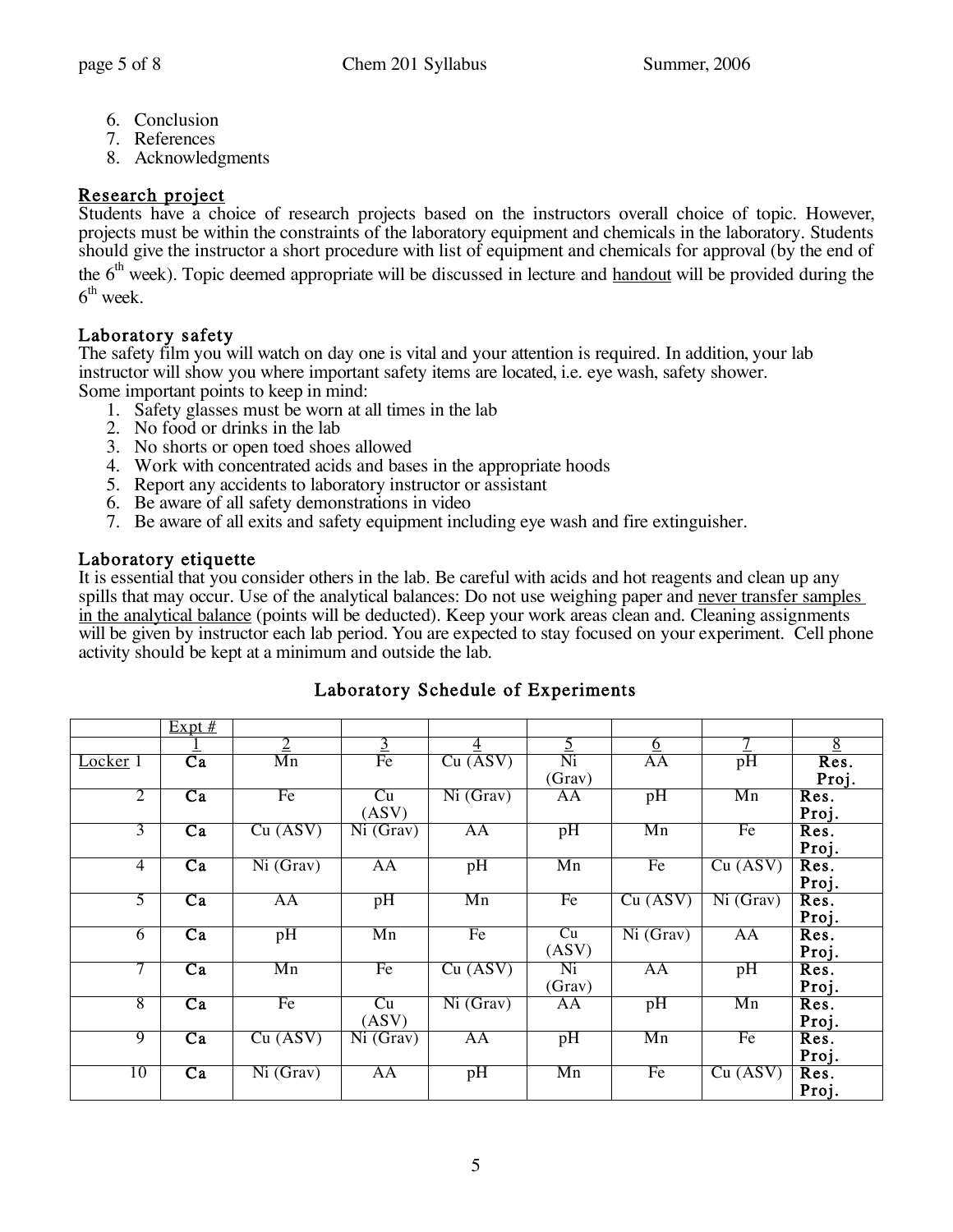| page 6 of 8 |  |  |
|-------------|--|--|
|             |  |  |

| 11              | $\overline{Ca}$ | AA        | pH                            | Mn        | Fe     | Cu (ASV)  | Ni (Grav)                     | Res.  |
|-----------------|-----------------|-----------|-------------------------------|-----------|--------|-----------|-------------------------------|-------|
|                 |                 |           |                               |           |        |           |                               | Proj. |
| 12              | $\overline{Ca}$ | pH        | Mn                            | Fe        | Cu     | Ni (Graw) | AA                            | Res.  |
|                 |                 |           |                               |           | (ASV)  |           |                               | Proj. |
| 13              | Ca              | Mn        | Fe                            | Cu (ASV)  | Ni     | AA        | pH                            | Res.  |
|                 |                 |           |                               |           | (Grav) |           |                               | Proj. |
| 14              | $\overline{Ca}$ | Fe        | Cu                            | Ni (Grav) | AA     | pH        | Mn                            | Res.  |
|                 |                 |           | (ASV)                         |           |        |           |                               | Proj. |
| 15              | Ca              | Cu (ASV)  | Ni(Grav)                      | AA        | pH     | Mn        | Fe                            | Res.  |
|                 |                 |           |                               |           |        |           |                               | Proj. |
| 16              | $\overline{Ca}$ | Ni (Grav) | AA                            | pH        | Mn     | Fe        | Cu (ASV)                      | Res.  |
|                 |                 |           |                               |           |        |           |                               | Proj. |
| 17              | $\overline{Ca}$ | AA        | pH                            | Mn        | Fe     | Cu (ASV)  | $\overline{\text{Ni (Graw)}}$ | Res.  |
|                 |                 |           |                               |           |        |           |                               | Proj. |
| 18              | $\overline{Ca}$ | pH        | Mn                            | Fe        | Cu     | Ni (Grav) | AA                            | Res.  |
|                 |                 |           |                               |           | (ASV)  |           |                               | Proj. |
| 19              | $\overline{Ca}$ | Mn        | Fe                            | Cu (ASV)  | Ni     | AA        | pH                            | Res.  |
|                 |                 |           |                               |           | (Grav) |           |                               | Proj. |
| 20              | $\overline{Ca}$ | Fe        | Cu                            | Ni (Grav) | AA     | pH        | Mn                            | Res.  |
|                 |                 |           | (ASV)                         |           |        |           |                               | Proj. |
| 21              | $\overline{Ca}$ | Cu (ASV)  | $\overline{\text{Ni}}$ (Grav) | AA        | pH     | Mn        | Fe                            | Res.  |
|                 |                 |           |                               |           |        |           |                               | Proj. |
| 22              | $\overline{Ca}$ | Ni (Grav) | AA                            | pH        | Mn     | Fe        | Cu (ASV)                      | Res.  |
|                 |                 |           |                               |           |        |           |                               | Proj. |
| 23              | $\overline{Ca}$ | AA        | pH                            | Mn        | Fe     | Cu (ASV)  | Ni (Grav)                     | Res.  |
|                 |                 |           |                               |           |        |           |                               | Proj. |
| $\overline{24}$ | $\overline{Ca}$ | pH        | Mn                            | Fe        | Cu     | Ni (Grav) | AA                            | Res.  |
|                 |                 |           |                               |           | (ASV)  |           |                               | Proj. |

### Collaborative Experiment:

For both of the copper experiments (AA and ASV) you will be paired with another student. During the first experiment, one student will be the manager and one the assistant. The manager will oversee the assistant's work and will report on the experimental success of this student in his/her own report and laboratory notebook. On the next experiment, the assistant will become the manger and do the same. This collaborative exercise will help students in gaining valuable laboratory management practices. For once, you will be the instructor!

The objective is for you to critique the quality of other students work. Be professional and critical and a simple half-page narrative will suffice. Include in your narrative the following: the student's laboratory technique, attention to detail, following of safety rules and overall performance. Point Distributions for Grades

| Lecture:    | $2 \times 100$ point exams<br>Comprehensive final exam 250 points<br>Total = $450$ points                                                                                                                                                                 |
|-------------|-----------------------------------------------------------------------------------------------------------------------------------------------------------------------------------------------------------------------------------------------------------|
| Laboratory: | Unknowns 7 x 35 points<br>Formal report 2 x 25 points<br>Research project 50 points<br>Laboratory notebook 55 points (25 first grading, 30 second grading)<br>Quizzes 70 points<br>Homework 80 points<br>Total = $550$ points (1000 comprehensive points) |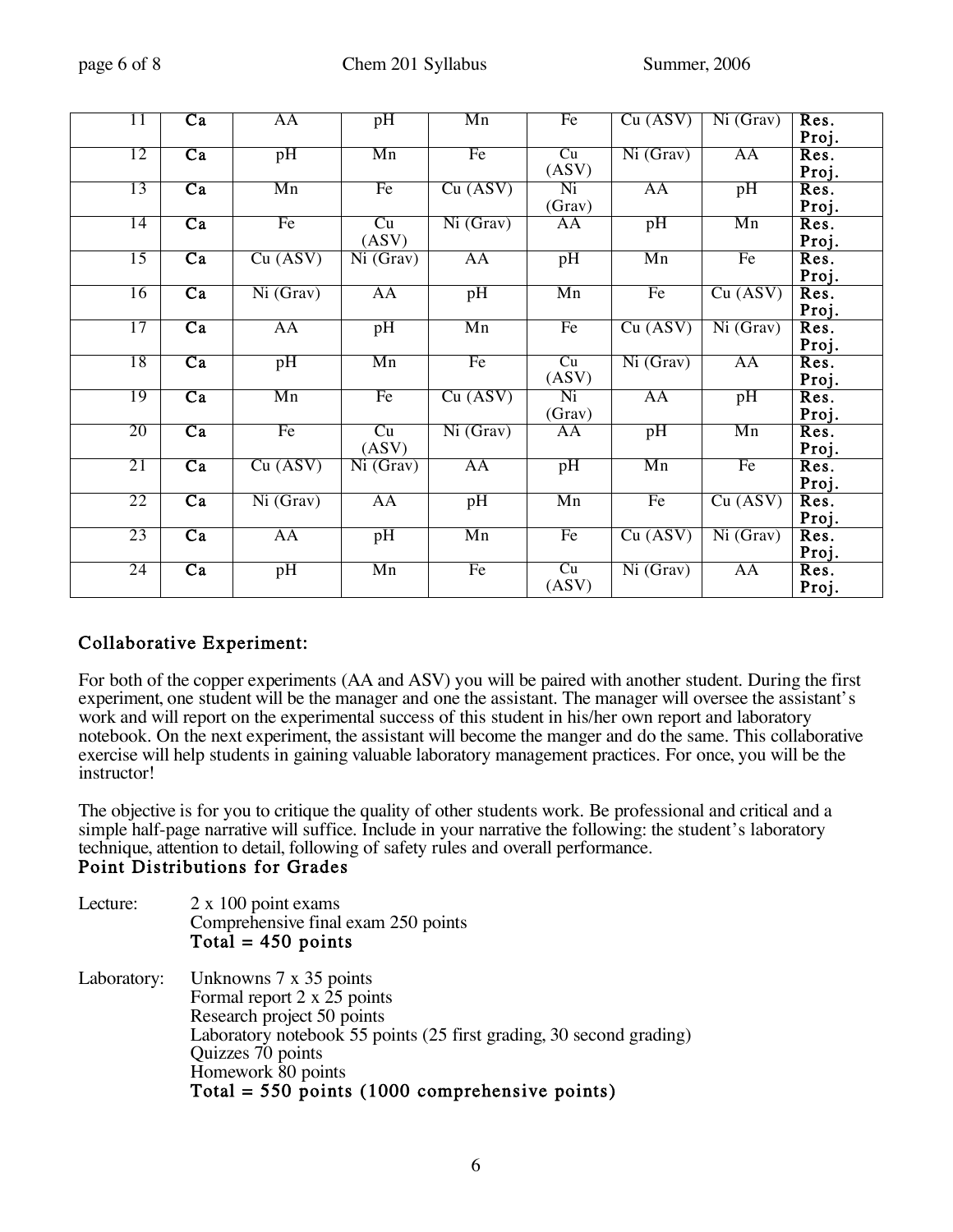Grades will be assigned as traditional  $(A, B, C, D, \& F)$  and based on points accumulated. However, class attendance, distribution of points and individual performance will be taken into consideration on final grades. To pass this course, students must complete all laboratory work. Students will receive an (F) if laboratory work is not completed (unless a documented excuse, e.g., medical).

## Dropping the course/Incompletes

Hopefully, a student will not be dropping this course. However, in the event that this is necessary the student must meet all university rules and deadlines. In addition, the student must check out the laboratory at the time he drops the course and during the normal lab period. Lockers not properly checked out will result in the student being charged a \$10 fee in addition to broken or missing equipment. In the case of an incomplete, the student must be making a  $(C)$  in the course and the reason for the incomplete an illness or an accident. An INCOMPLETE GRADE REPORT form must be completed and given to the instructor by the end of the examination week.

# Final Comments

This is a challenging course and requires a good deal of time for laboratory preparation and lecture problem solving. Keep up with all lectures and homework and follow all laboratory experiments closely (flow chart will help you). If you have questions, ask. Finally, relax and enjoy the course.

# Formal Report Sections – Detailed Description

# Abstract

A summary of the technique and contains key results. No background material should be included here.

#### Introduction

Here one states the aim, the historical and theoretical context of the work. Include any relevant chemical equations or reactions. Should be concise, but have enough information for a complete introduction. It is important to describe the chemistry (chemical equations) as well as the mathematical equations and formulas that will be used. Showing molecular structures is recommended whenever appropriate.

### Experimental Procedures

This section is used for describing experimental procedures, conditions, apparatus and reagents used in the experiment. Do not use outline form. Paraphrase the instructions in the manual in your own words.

### Data

The raw data obtained in the experimental section is presented here.

### Analysis and Results